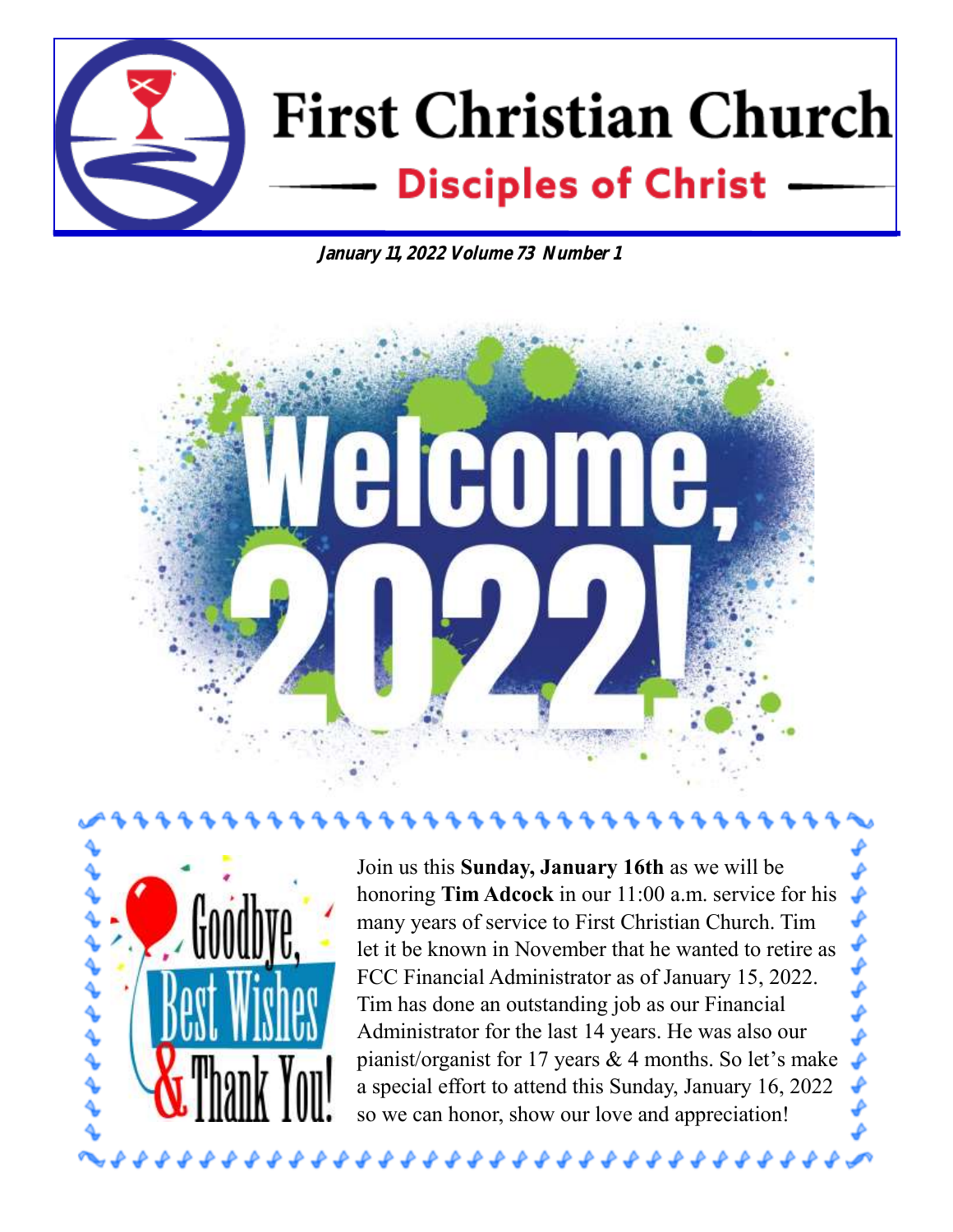#### **Greeting 2022**

What a great feeling to know that a new year has started. New possibilities, new opportunities for growth and outreach at First Christian Church. I am looking forward to a special month-long emphasis that we will be having in March. It's called PROJECT NEIGHBOR. During the month of March all of the adult Sunday School classes will be studying a series of lessons which will help us to answer the question --WHO IS MY NEIGHBOR? We will also have a month-long sermon series that will deal with the topic of "Being a Neighbor" Each week everyone will be encouraged to pick a special service project to personally do for their neighbors and community. Some of you might want to team up together and do one of the bigger projects. We will be providing a list of ideas (big and small) to help you choose from or to help give ideas. Each week you will be given an opportunity to share with each other your ideas, experiences and what you have learned. You will be encouraged to find new service opportunities ---Yes, I know that First Christian Church people serve in all sorts of ministries in our community-- but sometimes you can get in a service rut. Sometimes our service can become so routine that we forget the who, what and why of doing it. So, you will be asked to do something new. Yes, out of your comfort zone, my experience is that is usually where we can find God in a fresh new manner.

This could be the beginning of a new day of outreach for First Christian Church and I am sure you will want to be a part of it. I know I do.

Also, this next Sunday, I am excited that we will be honoring Tim Adcock in our service for his many years of service to FCC. I am sure you will want to make a special effort to attend so that you can share a special word of encouragement and appreciation for Tims service. Well done good and faithful servant.

Love to all

Pastor Greg

**Vol. 73, No. 1 Established 1949—**The Christian Evangel is published bi-weekly (except for holiday weeks) by the First Christian Church (Disciples of Crist): Brenda Harris, editor; Send address or email changes to First Christian Church, P.O. Box 4200, Abilene, Texas, 79608-4200; (325) 677-2186; Unsolicited articles may not be returned. Electronic and email submissions are strongly encouraged. The editor reserves the right to edit articles for grammar, spelling, length and content.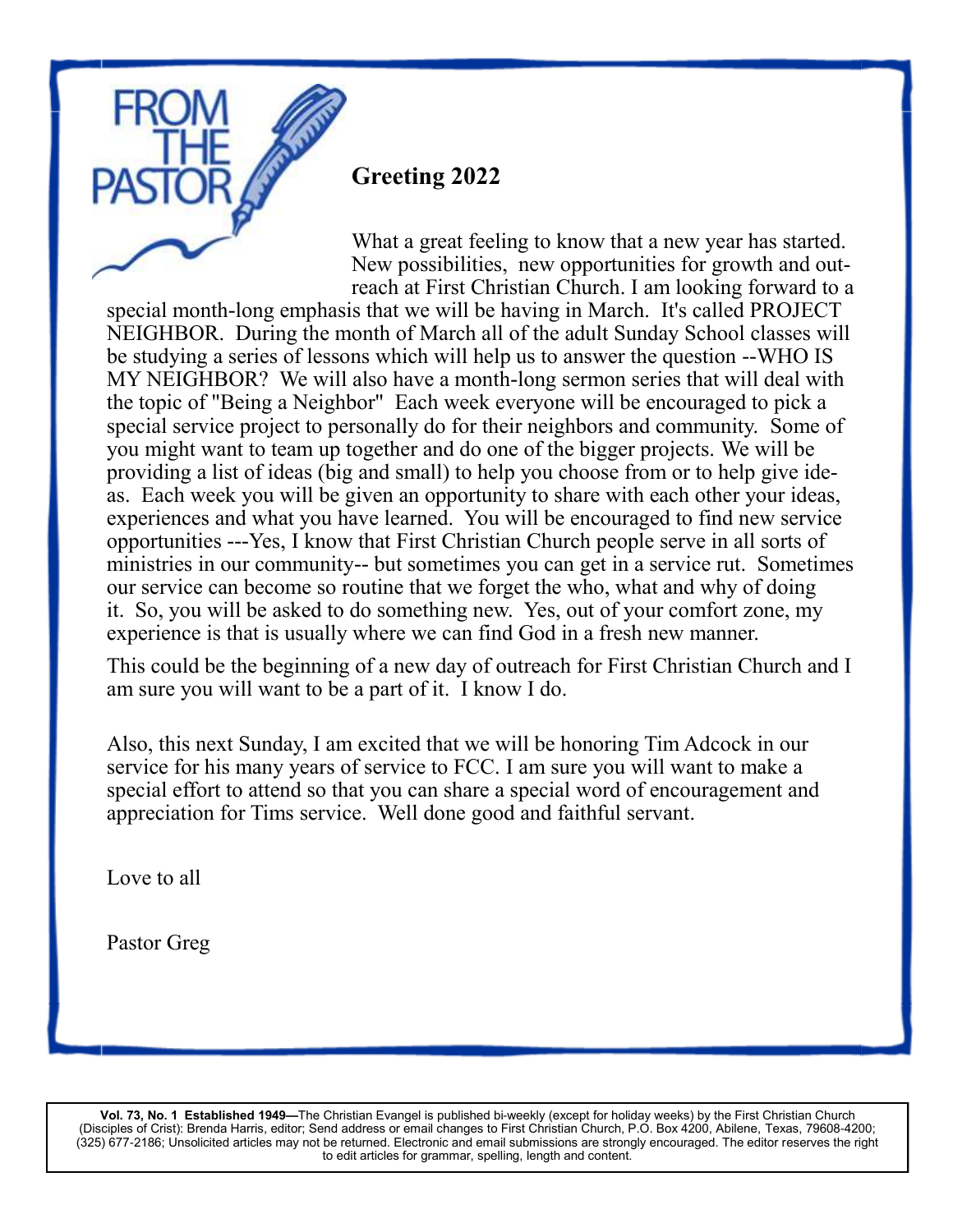# *PRAYER CONCERNS First Christian Church Prayer Team*

meets every Sunday afternoon at 4:00 p.m. here at the church.

You are invited to come join for a time of prayer for our church, church family & friends



**Church Offices will be closed on Monday, January 17, 2022 in observance of Martin Luther King Jr. Day**

### **Come Join the FUN!!**

**FUNTIMERS 65+**  or anyone who wants to hang out with us!

**FunTimers meet on Thursdays from 1:00—3:30pm** 

here at the church for a time of playing board games, dominos, card games and laughter!



son of Bob & Jane Milstead

mom of Jessica Giddings

**COFFEE TIME Thursday Mornings at 9:30 a.m. Except the first Thursday of each month here at the church for a time of coffee & fellowship All are invited!**



**Sunday, January 23** at 5:30pm Ministerial Relations Committee Meeting

**Monday, January 24 at 5:30pm Board Meeting**

**Wednesday, January 26 at 11:30am** Abilene Association of Congregation Meeting here at First Christian Church



 **Circle With Faith**  *With* **example 12 will meet on Tuesday,** *Guite* January 18th at 6:00 p.m.<br>**Faith** at FaithWorks of Abilene  **at FaithWorks of Abilene, 1229 N. Mockingbird Lane** 

We will be meeting at their facility to see their new dining hall and kitchen and hear a program by Joyce Dalzell, founder and director. Brittany Paxton is a long time member of their board.

 **Michelle McCrory,** health concerns

 **Bob Milstead, Jr.,** health concerns,

**Dusty Green, husband of Gloria Green Home Centered Members & Friends** 

**Linda Boyd**

 **Mary "Brandi" Reinert,** health concerns,

Because this is an important outreach service that offers a valuable ministry in Abilene, we are inviting all members (men included) to join us. We will be serving a meal there, so give us a call if you will be attending so we will know you are going to join us. 698-3496 to leave a message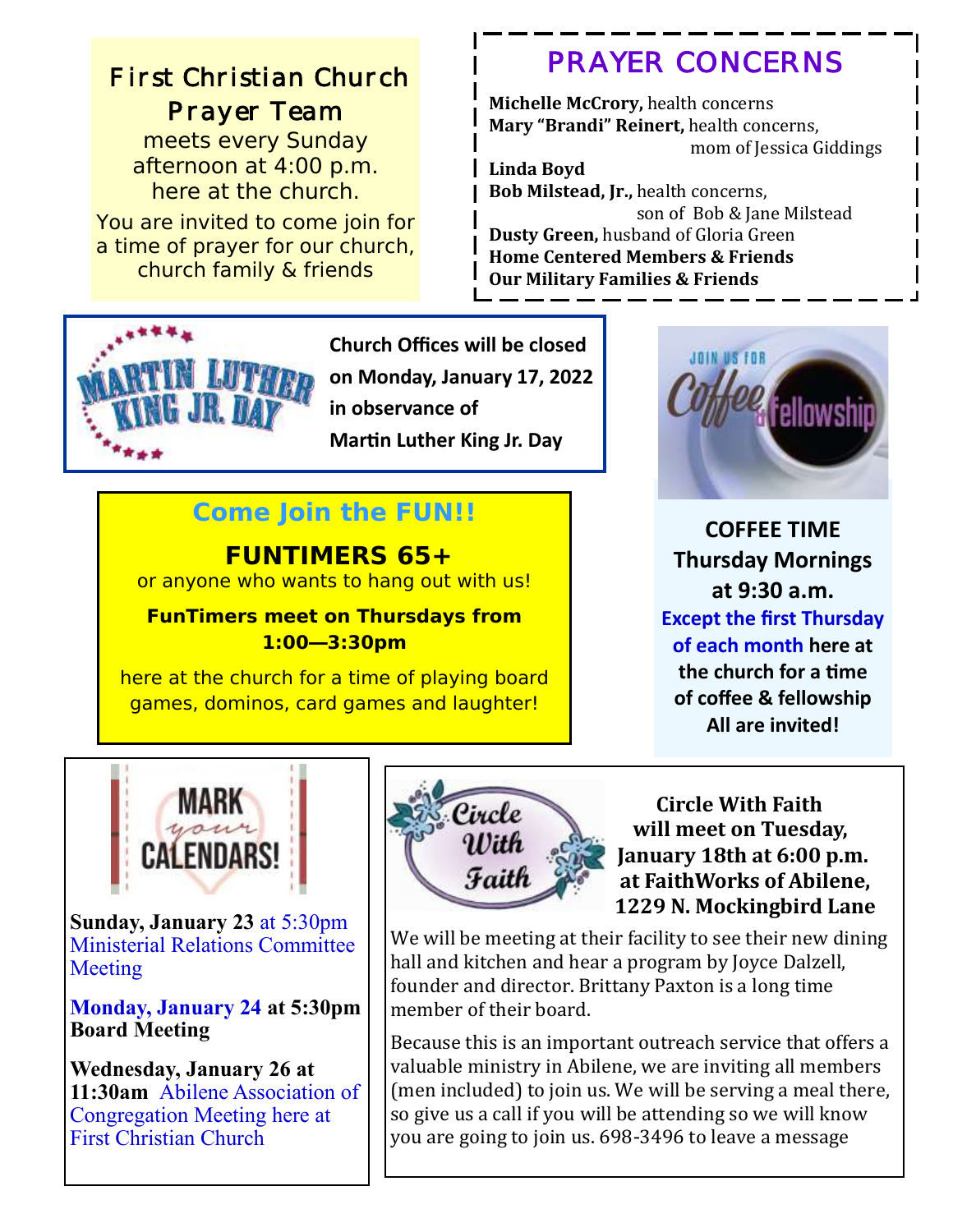

*Hand Bells to start up again! If you are interested in playing Hand Bells, please contact our Choir Director, Ricky Barringer. ricky.barringer@gmail.com* 

## **Women's Leadership Event**

# Maria Garza - Speaker

**Hispanic Convencion Women's President** 

## February 18 – 19, 2022

First Christian Church Athens

900 Robbins Rd, Athens

Nuts and Bolts of Women's Leadership

Registration begins at 4 PM on the  $18<sup>th</sup>$ . The event ends about

3 PM on the  $19^{th}$ .

Cost \$45 (includes meals)

## Registration Deadline: Feb 1st.

| Mail regis to:                                  |                                                                  | LaQuita Richardson |    | <b>CCSW Regional office</b> |
|-------------------------------------------------|------------------------------------------------------------------|--------------------|----|-----------------------------|
|                                                 |                                                                  | 4419 Kolloch       | or | PO Box 1689                 |
|                                                 |                                                                  | Dallas, TX 75216   |    | Ft Worth, TX 76101          |
|                                                 |                                                                  |                    |    | ccsw@ccsw.org - pay on line |
| Include: name and address and e-mail with money |                                                                  |                    |    |                             |
| Motel info:                                     | Best Western Plus Royal Mt. Inn and Suites                       |                    |    |                             |
|                                                 | 1414 State Hwy 31E, Athens                                       |                    |    |                             |
|                                                 |                                                                  | 903-292-1750       |    |                             |
|                                                 | Rates: \$88.99 plus tax (King or 2 Queen) Avail Fri and/or Sat - |                    |    |                             |

Tell them Disciples Women's block (goes up \$10 per nite if not reserved by Jan 18th.